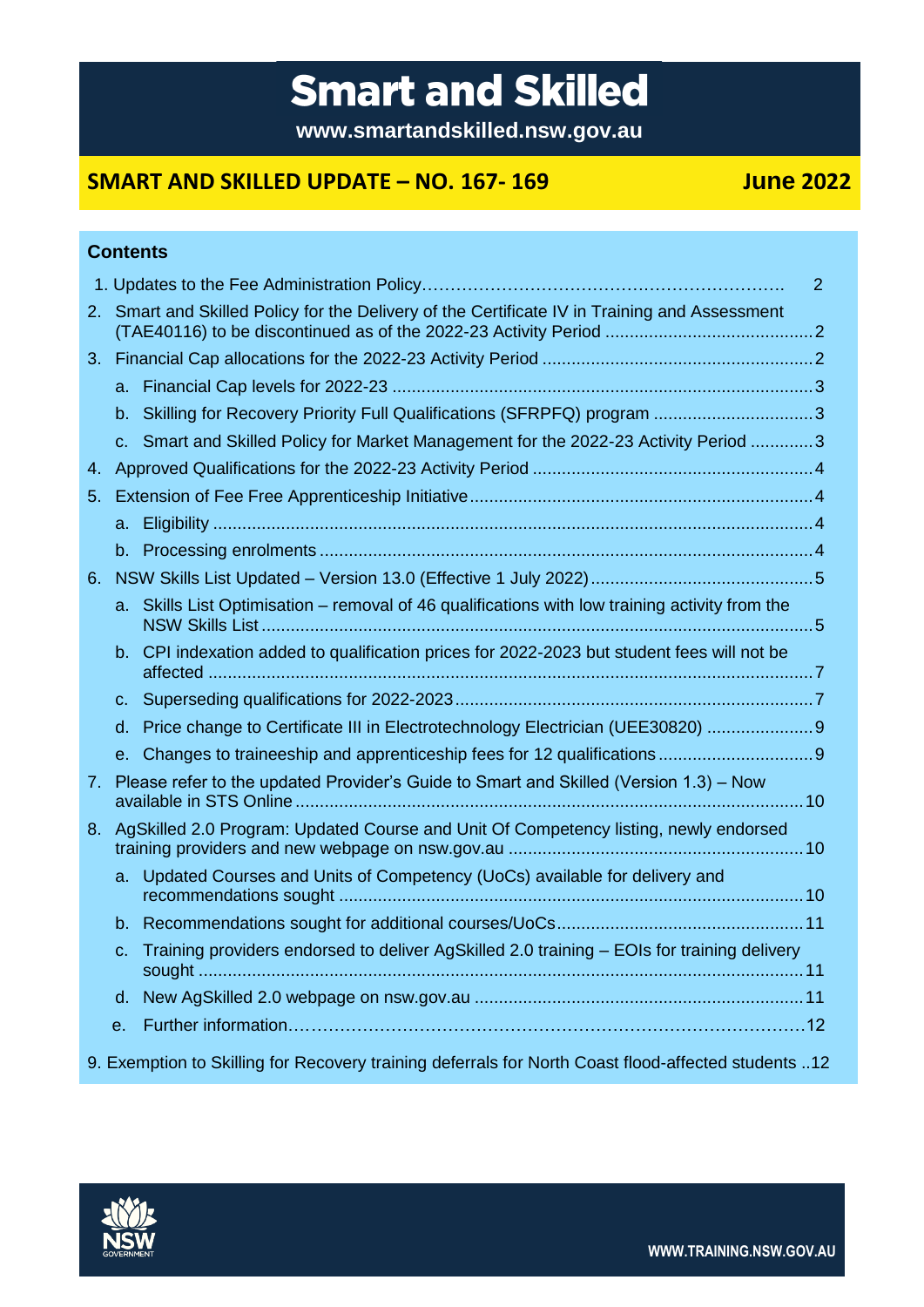# <span id="page-1-0"></span>**1. UPDATES TO THE FEE ADMINISTRATION POLICY**

An updated version of the *Smart and Skilled Fee Administration Policy* (version 2.7) has been released. Summary of changes

The main additions to the *Smart and Skilled Fee Administration Policy* (FAP) are:

- Sections and sub-sections have been re-ordered to improve readability of the document. This includes the introduction of a new section – *Determining the applicable student fee*.
- Additional notes have been inserted to clarify the existing rules in relation to *charging an additional fee*. This includes confirming that:
	- i. Additional fees cannot be charged to cover the costs involved in designing and delivering training that is already in line with existing training package rules. For example, where an employer requests that the Provider deliver an elective unit of competency that the Provider does not currently offer.
	- ii. If there is any ambiguity as to whether a Provider may charge an additional fee in line with the circumstances outlined in sections 5.2 – 5.4 of the FAP, Providers should seek advice from the Department prior to engaging in discussions with an employer/student.

# <span id="page-1-1"></span>**2. SMART AND SKILLED POLICY FOR THE DELIVERY OF THE CERTIFICATE IV IN TRAINING AND ASSESSMENT (TAE40116) TO BE DISCONTINUED AS OF THE 2022- 23 ACTIVITY PERIOD**

The *Smart and Skilled Policy for the Delivery of the Certificate IV in Training and Assessment (TAE40116)* (TAE Policy) will be discontinued from the start of the 2022-23 Activity Period. The requirements for VET practitioners to update their qualifications to new standards set out in TAE40116 have since passed and the policy is no longer necessary under Smart and Skilled.

Under Skilling for Recovery, fee-free training is available to individuals seeking to undertake Training and Assessment (TAE) full or part qualifications. Discontinuing the TAE Policy will remove any barriers that previous VET practitioners may have had to upgrade their qualifications and re-enter the workforce.

# <span id="page-1-2"></span>**3. FINANCIAL CAP ALLOCATIONS FOR THE 2022-23 ACTIVITY PERIOD**

Financial Cap allocations for the 2022-23 Activity Period have been undertaken as part of the annual Smart and Skilled Contract renewal process. The Department has prioritised stability and continuing support for regions impacted by natural disasters through its approach to allocation of Financial Caps for the 2022-23 Activity Period.

When allocating Financial Caps, the Department considered the following factors:

- Commitments for current students (i.e. continuing students in 2022-23)
- 2021-22 Financial Cap levels (excluding amounts allocated for Skilling for Recovery)
- Financial Cap utilisation across multiple Activity Periods
- Student Outcomes from the 2020 Student Outcomes Survey
- Non-dropout rates
- Provider performance classifications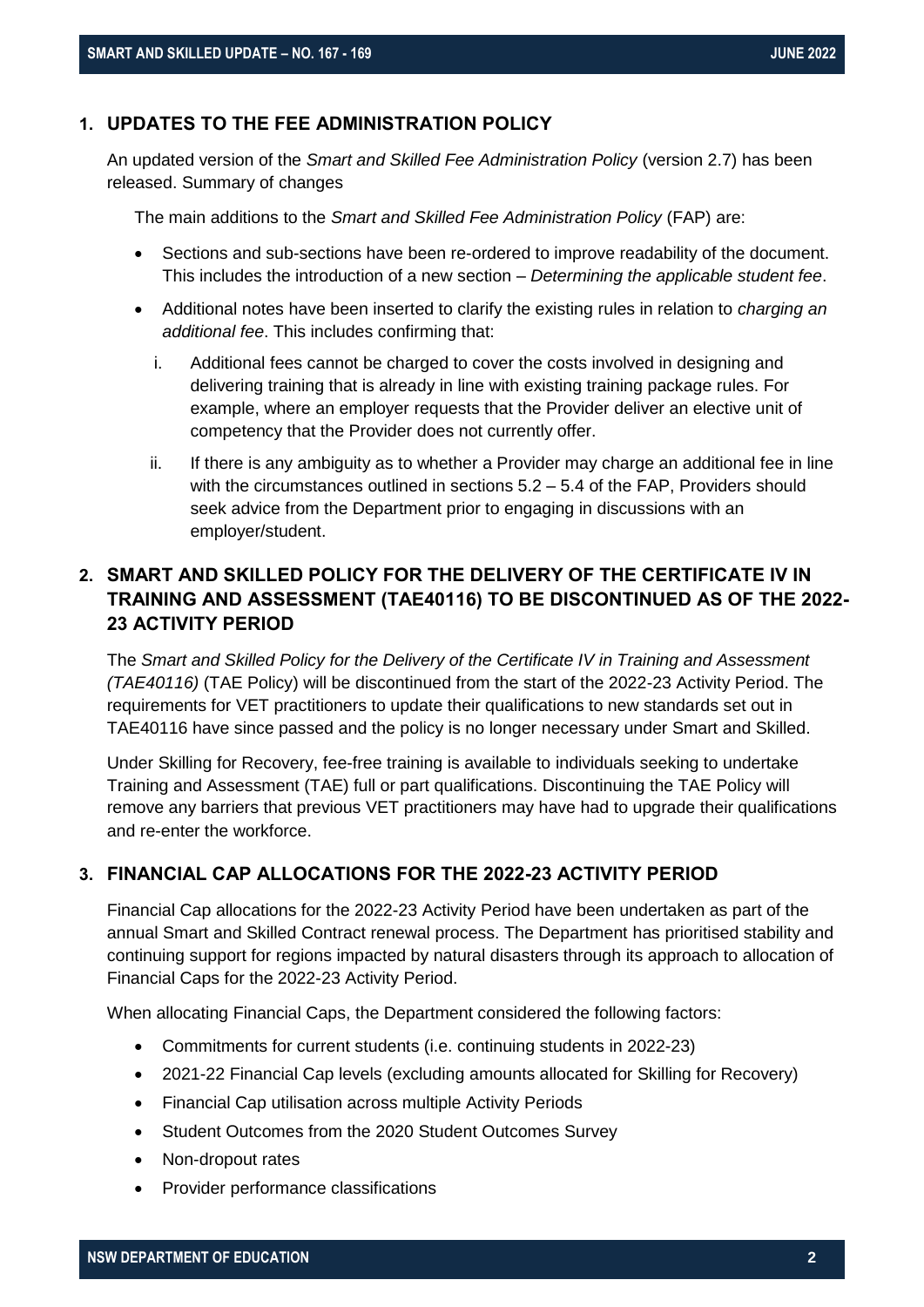• Financial Caps voluntarily returned by Providers under the conditions offered in October 2021 – November 2021

In addition, Financial Caps have been adjusted for the impact of price increases:

- for individual qualifications that will have prices increased following a pricing review, the Financial Caps with current enrolments in these qualifications have been adjusted for anticipated commencing students in 2022-23.
- all Financial Caps allocated for commencing students have been adjusted upwards for the CPI price increase.

#### <span id="page-2-0"></span>**a. Financial Cap levels for 2022-23**

While Financial Caps for 2022-23 will generally be similar to the Financial Caps allocated in 2021-22 (after excluding Skilling for Recovery specific allocations), overall Financial Caps are higher due to adjustments for price increases (further detail on price changes is provided later in this update).

Importantly, the Department will be further adjusting Financial Caps early in the 2022-23 Activity Period for the following reasons:

- where the Department assesses that further allocations are required for continuing students (for either Smart and Skilled or Skilling for Recovery students)
- to allocate Skilling for Recovery funding for additional new Skilling for Recovery students.

The Department also expects to adjust Financial Caps during the 2022-23 Activity Period as set out in **Part A** of the *Smart and Skilled Policy for Market Management for the 2022-23 Activity Period*.

The Department is monitoring market activity and may choose to use Financial Caps as a lever to stimulate or control activity during the Activity Period as needed, depending on the performance of the market.

#### <span id="page-2-1"></span>**b. Skilling for Recovery Priority Full Qualifications (SFRPFQ) program**

The initial allocation of Financial Caps for the SFRPFQ program covers the continuing student commitments calculated for students notified to the Department by 21 March 2022. The Department intends to review these allocations in early July and will offer an increase to Financial Caps to Providers who have increased the continuing student commitments by enrolling additional students in the period March to June 2022. For this to occur, a Provider must not exceed the Financial Cap for the current Activity Period.

In addition, the Department intends to approach Providers shortly regarding SFRPFQ Financial Caps for commencements in the 2022-23 Activity Period. In the meantime, Skilling for Recovery students in Aged Care and Digital Skills qualifications can continue to be enrolled under EFQ and TPFQ Financial Caps: at the Notification of Enrolment apply the relevant SFR fee waiver if the student is not otherwise eligible for a Smart and Skilled fee exemption, waiver or scholarship.

#### <span id="page-2-2"></span>**c. Smart and Skilled Policy for Market Management for the 2022-23 Activity Period**

The Department has made amendments to the policy to address current conditions as a result of COVID-19 and natural disasters, which impacts the criteria and arrangements for:

• the Department to adjust Financial Caps, and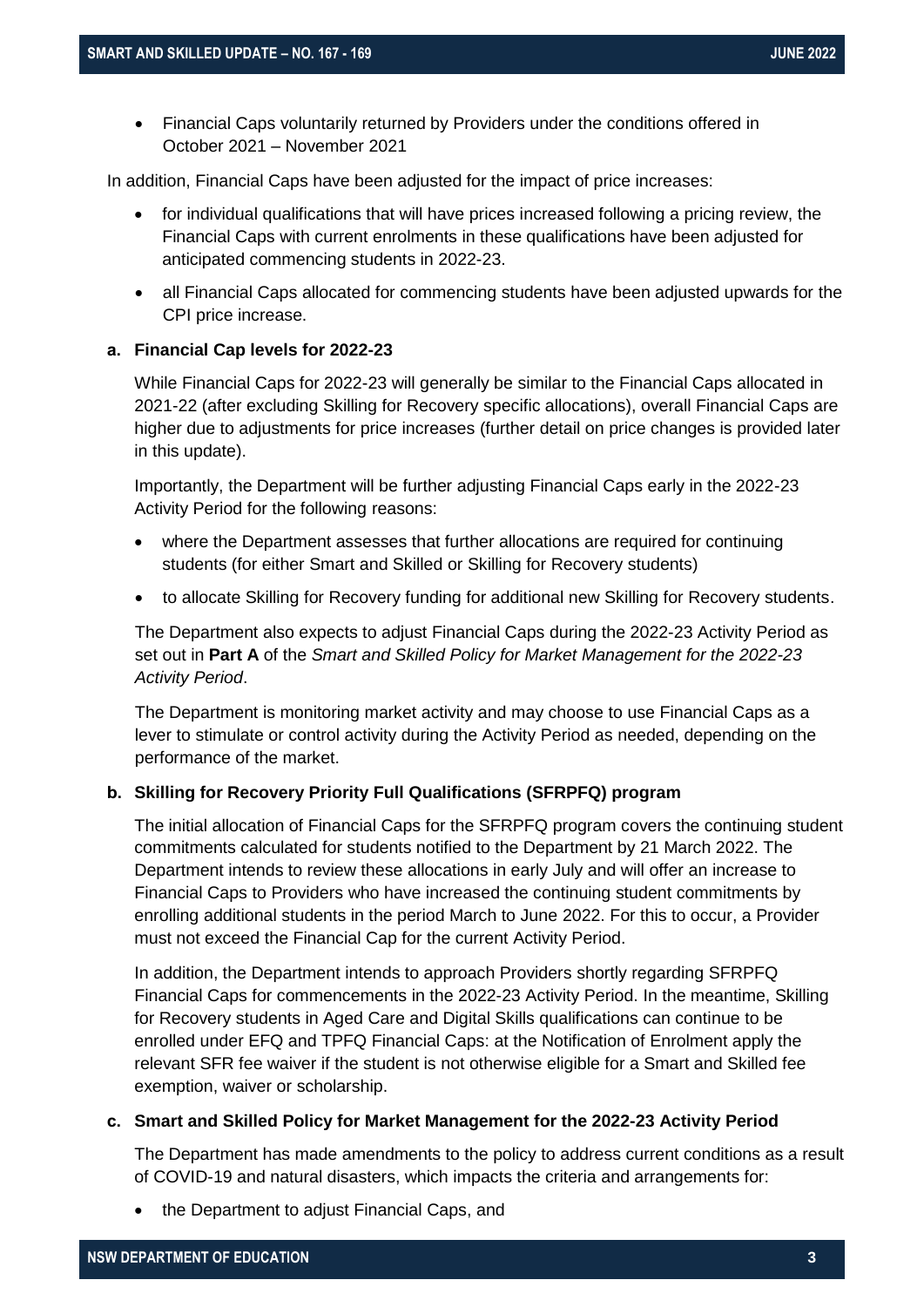• Providers to request variations to Financial Caps and Approved Qualifications.

The Department has also revised the timing of Financial Cap reviews and therefore the level of Financial Cap commitment and utilisation expected to be achieved at each Review Stage.

#### <span id="page-3-0"></span>**4. APPROVED QUALIFICATIONS FOR THE 2022-23 ACTIVITY PERIOD**

Approved qualifications have generally been rolled over from the 2021-22 to the 2022-23 Activity Period. However, previously approved qualifications will not appear on Approved Qualification Activity Schedules (AQAS) if the:

- transition period end date is prior to 1 July 2022
- qualification has been removed from the Provider's scope of registration
- qualification is no longer on the NSW Skills List from 1 July 2022
- current/new qualification is not equivalent to the superseded qualification
- qualification has been removed from a Provider's contract for quality assurance reasons.

# <span id="page-3-1"></span>**5. EXTENSION OF FEE FREE APPRENTICESHIP INITIATIVE**

The Fee Free Apprenticeship (FFA) Initiative has been extended for an additional year for all eligible enrolments until 30 June 2023. This means the NSW Government will continue to pay Providers the full Smart and Skilled qualification price for all eligible apprentices. Providers must not charge fees to eligible apprentices.

#### <span id="page-3-2"></span>**a. Eligibility**

The following students remain **eligible** under the FFA:

• NSW apprentices, including school-based apprentices, who are funded under Smart and Skilled and NSW apprentices funded through the Cross-Border Contract, who commence subsidised training on or after 1 July 2018.

The following students remain **ineligible** under the FFA:

- A NSW apprentice who commenced subsidised training prior to 1 July 2018 and subsequently, on or after 1 July 2018, recommences their subsidised training:
	- i. with the same Provider, and is employed by the same employer and in the same vocation, or
	- ii. changes Provider and remains party to a training contract with the same employer and in the same vocation.

For further information on the existing rules and requirements please refer to the *Smart and Skilled Fee Administration Policy v2.7* and the *School Based Apprenticeships and Traineeships Program Fee Administration Policy v1.*

#### <span id="page-3-3"></span>**b. Processing enrolments**

The extension of these arrangements means there are no changes to current enrolment and reporting processes. Providers should continue to undertake Notification of Enrolments in the Provider Calculator for eligible apprentices under the FFA Initiative using the fee waiver function (**Code W121**).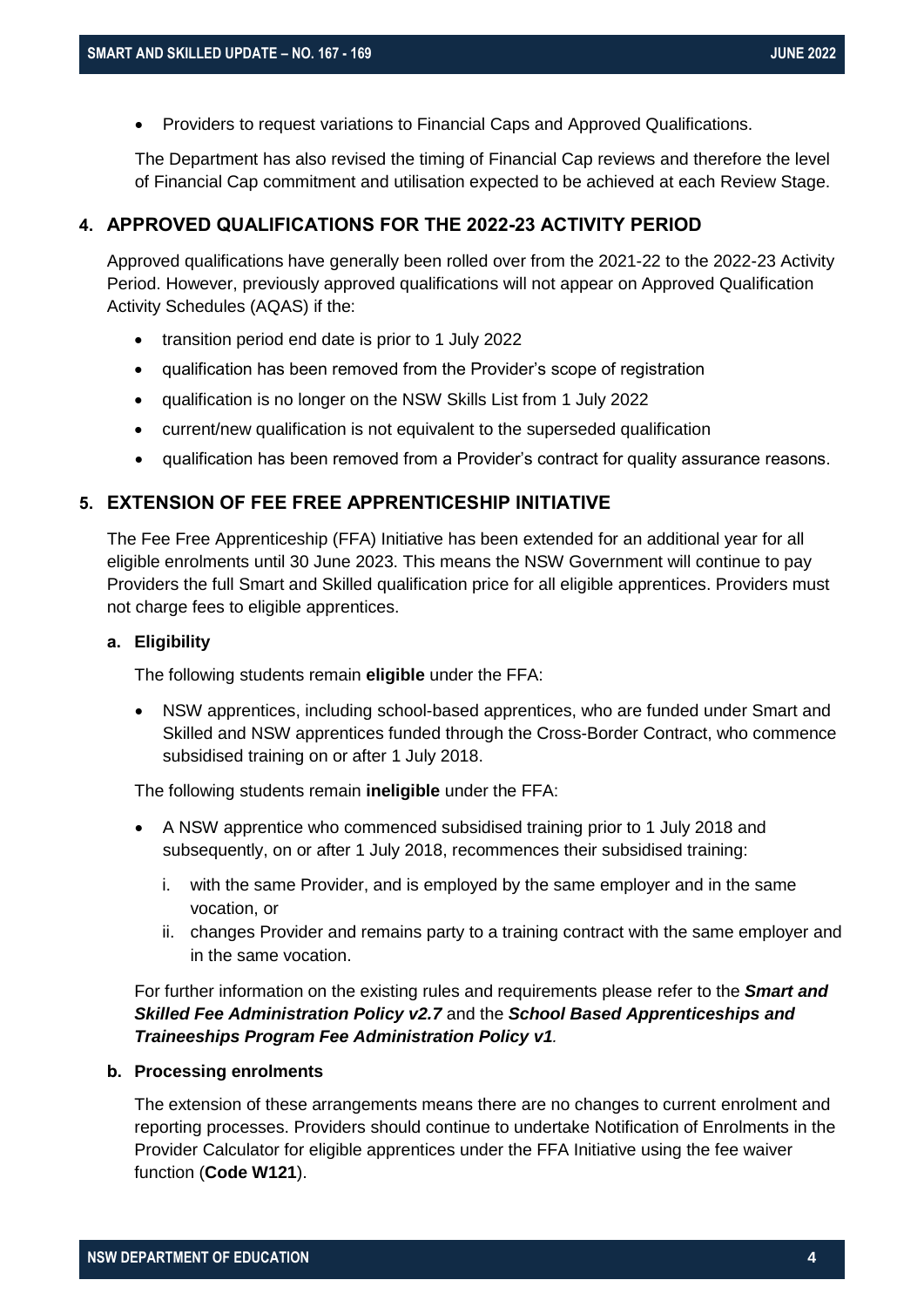#### <span id="page-4-0"></span>**6. NSW SKILLS LIST UPDATED – VERSION 13.0 (EFFECTIVE 1 JULY 2022)**

The NSW Skills List has been updated. This update covers changes as a result of:

- Skills List Optimisation low performing qualifications
- Price and fee changes

which are detailed below.

Version 13.0 of the NSW Skills List is now available at: [nsw.gov.au/education-and](https://www.nsw.gov.au/education-and-training/vocational/funding/nsw-skills-list)[training/vocational/funding/nsw-skills-list](https://www.nsw.gov.au/education-and-training/vocational/funding/nsw-skills-list)

Version 13.0 of the *Smart and Skilled Prices and Fees Schedule* is now available at: [nsw.gov.au/education-and-training/vocational/funding/smart-skilled-fees](https://www.nsw.gov.au/education-and-training/vocational/funding/smart-skilled-fees)

Versions 13.0 of the NSW Skills List and *Smart and Skilled Prices and Fees Schedule* are effective as of **1 July 2022**.

New Smart and Skilled qualification prices are being introduced and will take effect for training that commences **on or after 1 July 2022.** These amendments cover price changes for superseding qualifications.

# <span id="page-4-1"></span>**a. Skills List Optimisation – removal of 46 qualifications with low training activity from the NSW Skills List**

The Minister for Skills and Training has approved the removal of 34 qualifications from the NSW Skills List and the placement of 12 additional qualifications on the pre-qualified list.

The Department undertook a review of 78 NSW Skills List qualifications that have low training activity. This review is a regular process undertaken by the Department to ensure the NSW Skills List remains aligned to the changing skills needs of industry, and encompassed consultation with stakeholders, including training providers and Industry Training Advisory Bodies, to understand factors that may be resulting in low training activity.

Qualifications recommended for removal were found to be unlikely to meet the current or future skills needs of the NSW economy. Qualifications recommended for placement on the prequalified list were identified as being relevant to industry and expected to have more demand in the future. These qualifications can be returned to the NSW Skills List through an expedited process should demand increase.

These changes will take effect **from 1 July 2022**. Under existing policy, any Provider with students enrolled in a qualification that has been removed or placed on the pre-qualified list will continue to have the related training funded until completion.

| Table 1: Qualifications to be removed from the NSW Skills List |                                                                     |                |  |  |  |
|----------------------------------------------------------------|---------------------------------------------------------------------|----------------|--|--|--|
| code                                                           | Qualification   Qualification name                                  | Recommendation |  |  |  |
| ACM30219                                                       | Certificate III in Animal Technology                                | Remove         |  |  |  |
| AHC30318                                                       | Certificate III in Rural and Environmental Pest Management   Remove |                |  |  |  |
| AHC32116                                                       | Certificate III in Commercial Seed Processing                       | Remove         |  |  |  |
| <b>AHC33516</b>                                                | Certificate III in Seed Testing                                     | Remove         |  |  |  |

**Table 1:** lists all 46 qualifications that will be removed from the Skills List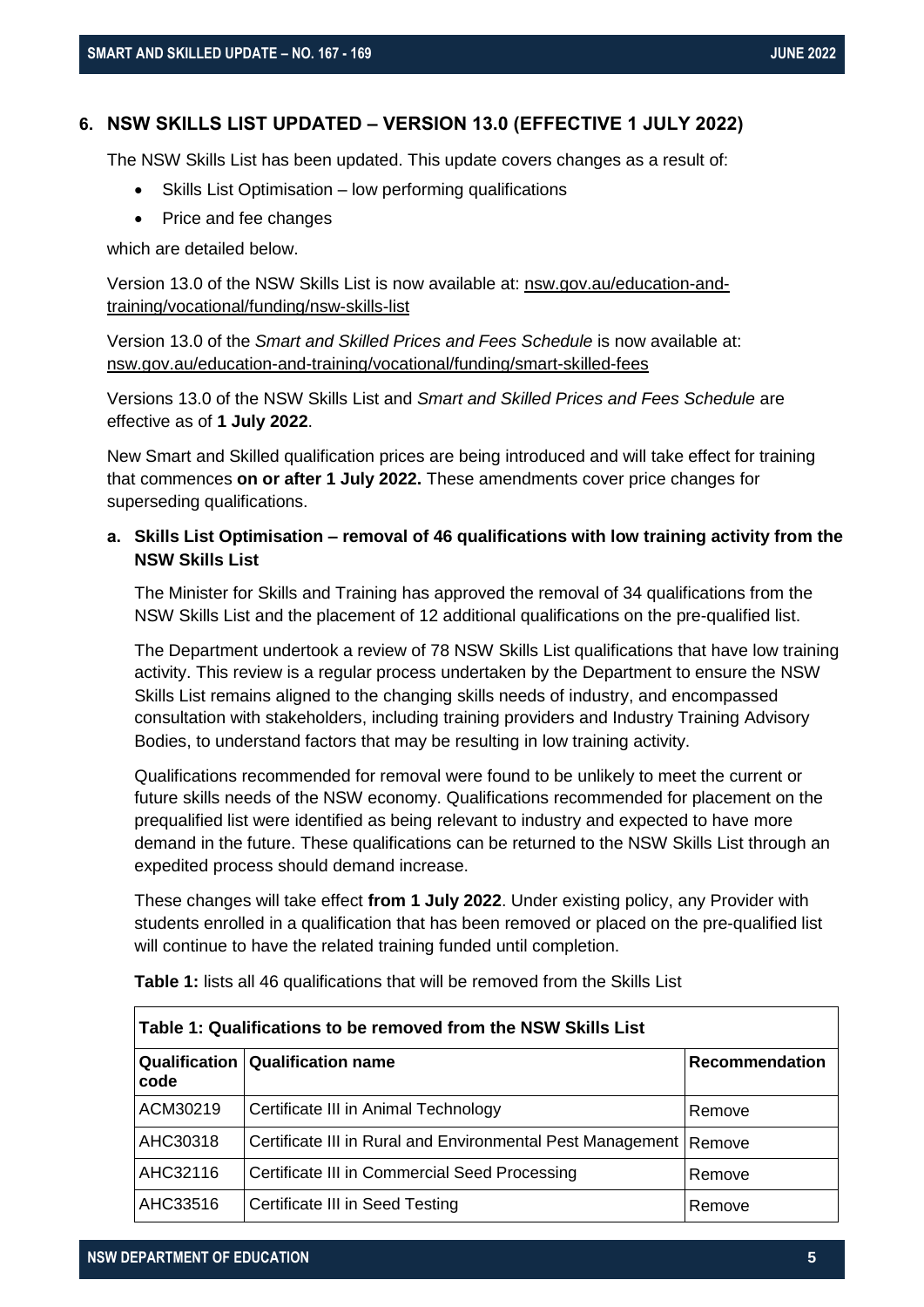$\overline{\phantom{a}}$ 

| Qualification    | <b>Qualification name</b>                            | <b>Recommendation</b> |
|------------------|------------------------------------------------------|-----------------------|
| code<br>AHC41416 | Certificate IV in Seed Production                    | Remove                |
| AHC41516         | Certificate IV in Seed Testing                       | Remove                |
| AMP30421         | Certificate III in Meat Processing (Rendering)       | Remove                |
| AVI50519         | Diploma of Aviation (Instrument Rating)              | Remove                |
| MAR60120         | Advanced Diploma of Marine Engineering (Class 1)     | Remove                |
| MEM30119         | Certificate III in Engineering - Production Systems  | Remove                |
| ACM40121         | Certificate IV in Animal Regulation and Management   | Remove                |
| AHC20616         | Certificate II in Parks and Gardens                  | Remove                |
| AHC20919         | Certificate II in Sports Turf Management             | Remove                |
| AHC21119         | Certificate II in Irrigation                         | Remove                |
| AHC33016         | Certificate III in Wool Clip Preparation             | Remove                |
| AHC50820         | Diploma of Nursery Management                        | Remove                |
| AHC51216         | Diploma of Community Coordination and Facilitation   | Remove                |
| AHC51316         | Diploma of Pest Management                           | Remove                |
| AHC60415         | Advanced Diploma of Conservation and Land Management | Remove                |
| CPP20319         | Certificate II in Technical Security                 | Remove                |
| <b>CUA20520</b>  | Certificate II in Information and Cultural Services  | Remove                |
| <b>FNS20120</b>  | <b>Certificate II in Financial Services</b>          | Remove                |
| <b>FNS40920</b>  | Certificate IV in Superannuation                     | Remove                |
| FWP40420         | Certificate IV in Timber System Design               | Remove                |
| PPM30116         | Certificate III in Pulping Operations                | Remove                |
| PPM30216         | Certificate III in Papermaking Operations            | Remove                |
| RGR20117         | Certificate II in Racing (Greyhound)                 | Remove                |
| RII31619         | Certificate III in Trenchless Technology             | Remove                |
| RII32020         | Certificate III in Drilling Oil & Gas (Onshore)      | Remove                |
| RII32220         | Certificate III in Well Servicing Operations         | Remove                |
| SFI20319         | Certificate II in Seafood Post Harvest Operations    | Remove                |
| TLI20319         | Certificate II in Stevedoring                        | Remove                |
| TLI40119         | Certificate IV in Driving Operations                 | Remove                |
| <b>UET50321</b>  | Diploma of ESI - Power Systems Operations            | Remove                |
| AMP30216         | Certificate III in Meat Processing (Food Services)   | Pre-qualified list    |
| AMP40315         | Certificate IV in Meat Processing (Leadership)       | Pre-qualified list    |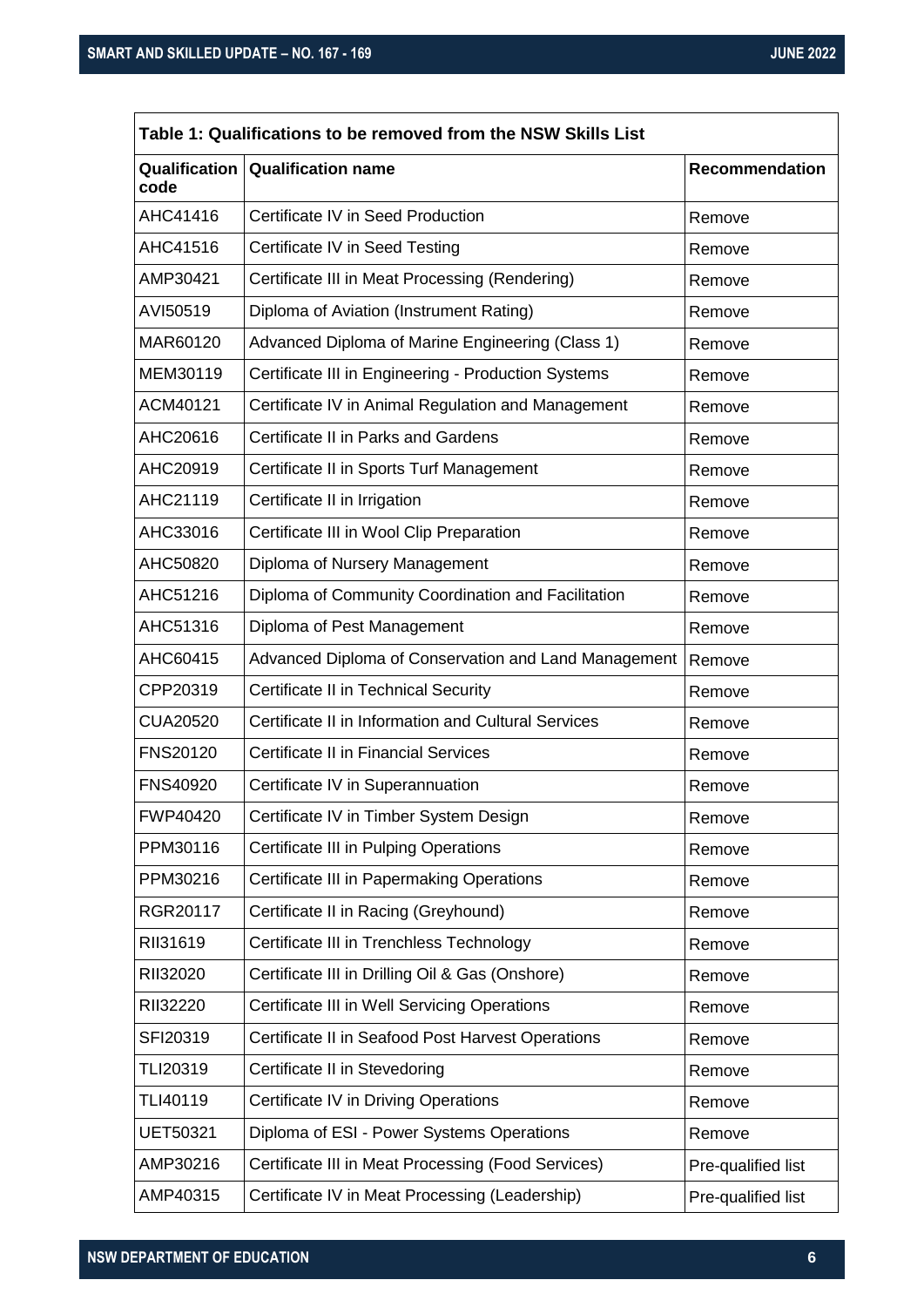| Table 1: Qualifications to be removed from the NSW Skills List |                                                            |                       |  |  |  |
|----------------------------------------------------------------|------------------------------------------------------------|-----------------------|--|--|--|
| code                                                           | Qualification   Qualification name                         | <b>Recommendation</b> |  |  |  |
| AVI30519                                                       | Certificate III in Aviation (Rescue Crew Officer)          | Pre-qualified List    |  |  |  |
| AVI50219                                                       | Diploma of Aviation (Commercial Pilot Licence - Aeroplane) | Pre-qualified List    |  |  |  |
| CHC40313                                                       | Certificate IV in Child, Youth and Family Intervention     | Pre-qualified list    |  |  |  |
| FWP30516                                                       | Certificate III in Timber Manufactured Products            | Pre-qualified list    |  |  |  |
| LMT30307                                                       | Certificate III in Cotton Ginning                          | Pre-qualified list    |  |  |  |
| MAR30220                                                       | Certificate III in Maritime Operations (Integrated Rating) | Pre-qualified list    |  |  |  |
| MEM20305                                                       | <b>Certificate II in Boating Services</b>                  | Pre-qualified list    |  |  |  |
| MST20116                                                       | Certificate II in TCF Production Support                   | Pre-qualified list    |  |  |  |
| MST20216                                                       | Certificate II in TCF Production Operations                | Pre-qualified list    |  |  |  |
| TLI30219                                                       | Certificate III in Stevedoring                             | Pre-qualified list    |  |  |  |

# <span id="page-6-0"></span>**b. CPI indexation added to qualification prices for 2022-2023 but student fees will not be affected**

As inflation has been significantly higher than previous years, the Department has applied a CPI increase of 3.1% to all qualification prices. Please note the CPI increase will not be applied to student fees.

The CPI increase will apply to training that commences **on or after 1 July 2022**.

Qualifications priced at \$4,000 or less have been rounded up to the nearest \$10 price point to ensure CPI adjustment is fully incorporated. All other qualification prices have been rounded to the nearest \$10 price point.

The CPI adjustment will also apply to the pricing of part qualifications, including part qualifications under Skilling for Recovery. An updated price list will be released closer to the price changes taking effect.

#### <span id="page-6-1"></span>**c. Superseding qualifications for 2022-2023**

The Department has reviewed the prices for 57 superseding Skills List qualifications to date during the 2021-2022 Activity Period. These qualifications were reviewed on their merits under the IPART pricing methodology.

As a result, the price of five (5) qualifications will increase (Table 2: below) and these price increases will take effect for training that commences **on or after 1 July 2022**. There is no change in student fees for these qualifications.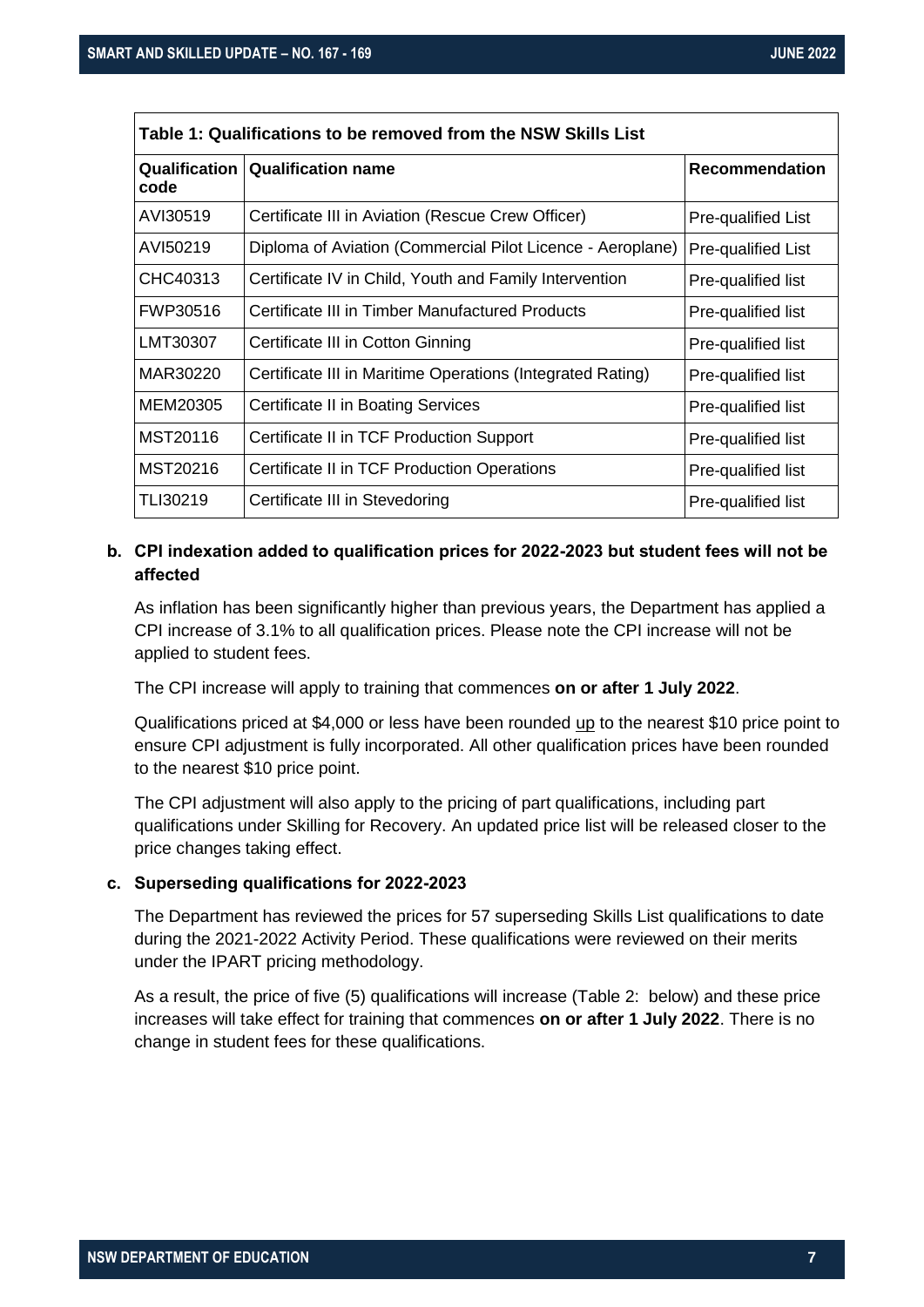$\mathsf{r}$ 

| Table 2: Superseding qualifications with price increases       |                              |                                                             |                                |                          |                                                             |  |  |
|----------------------------------------------------------------|------------------------------|-------------------------------------------------------------|--------------------------------|--------------------------|-------------------------------------------------------------|--|--|
| Qualification<br>Code of<br><b>Superseded</b><br>Qualification | <b>Qualification</b><br>Code | <b>Qualification Name</b>                                   | <b>Current</b><br><b>Price</b> | (prior to CPI (with CPI) | <b>New Price   New Price</b><br>adjustment) $ $ adjustment) |  |  |
| CHC30113                                                       | CHC30121                     | Certificate III in Early<br>Childhood Education and<br>Care | \$6,500                        | \$9,000                  | \$9,280                                                     |  |  |
| CHC50213                                                       | CHC50221                     | Diploma of School Age<br><b>Education and Care</b>          | \$11,000                       | \$12,250                 | \$12,630                                                    |  |  |
| TLI21216                                                       | <b>TLI21221</b>              | Certificate III in Driving<br>Operations                    | \$4,500                        | \$5,000                  | \$5,160                                                     |  |  |
| TLI40118<br>TLI40319<br>TLI40619                               | TLI40321                     | Certificate IV in Supply<br><b>Chain Operations</b>         | \$6,500                        | \$7,000                  | \$7,220                                                     |  |  |
| UEG30120                                                       | UEG30121                     | Certificate III in Gas Supply<br><b>Industry Operations</b> | \$11,250                       | \$12,500                 | \$12,890                                                    |  |  |

The price of one (1) qualification will decrease (Table 3: below) and this price decrease will take effect for training that commences **on or after 1 July 2022**. There is no change in student fees for this qualification.

| Table 3: Superseding qualification with price decrease         |                       |                                                            |                                |                                                  |                                               |  |
|----------------------------------------------------------------|-----------------------|------------------------------------------------------------|--------------------------------|--------------------------------------------------|-----------------------------------------------|--|
| Qualification<br>Code of<br><b>Superseded</b><br>Qualification | Qualification<br>Code | <b>Qualification Name</b>                                  | <b>Current</b><br><b>Price</b> | <b>New Price</b><br>(prior to CPI<br>adjustment) | <b>New Price</b><br>(with CPI)<br>adjustment) |  |
| CHC50113                                                       | CHC50121              | Diploma of Early<br><b>Childhood Education</b><br>and Care | \$11,750                       | \$10,750                                         | \$11,080                                      |  |

The price of one (1) qualification will decrease and the student fee will also decrease (see Error! Reference source not found. below). These changes will take effect for training that c ommences **on or after 1 July 2022**.

| Table 4: Superseding qualification with price decrease and student fee reduction |                 |                                                    |         |                                                                     |                                  |             |                                                      |
|----------------------------------------------------------------------------------|-----------------|----------------------------------------------------|---------|---------------------------------------------------------------------|----------------------------------|-------------|------------------------------------------------------|
| Superseded<br>Qualification<br><b>Codes</b>                                      | Code            | Qualification Qualification Current<br><b>Name</b> | Price   | New Price New Price First<br>(prior to<br><b>CPI</b><br>adjustment) | (with CPI)<br>adjustment) on Fee | Qualificati | Second or<br><b>Further</b><br>Qualificati<br>on Fee |
| <b>TLI30419</b><br><b>TLI31216</b>                                               | <b>TLI31221</b> | Certificate III<br>in Driving<br>Operations        | \$6,750 | \$6,250                                                             | \$6,440                          | \$1,480     | \$1,780                                              |

The Department has found that 50 qualifications require no change in price when priced on their own merits.

The prices of any superseding qualifications will be reviewed when all information needed to price the qualifications is made available. Any price changes will be introduced with one month notice via a subsequent Smart and Skilled update.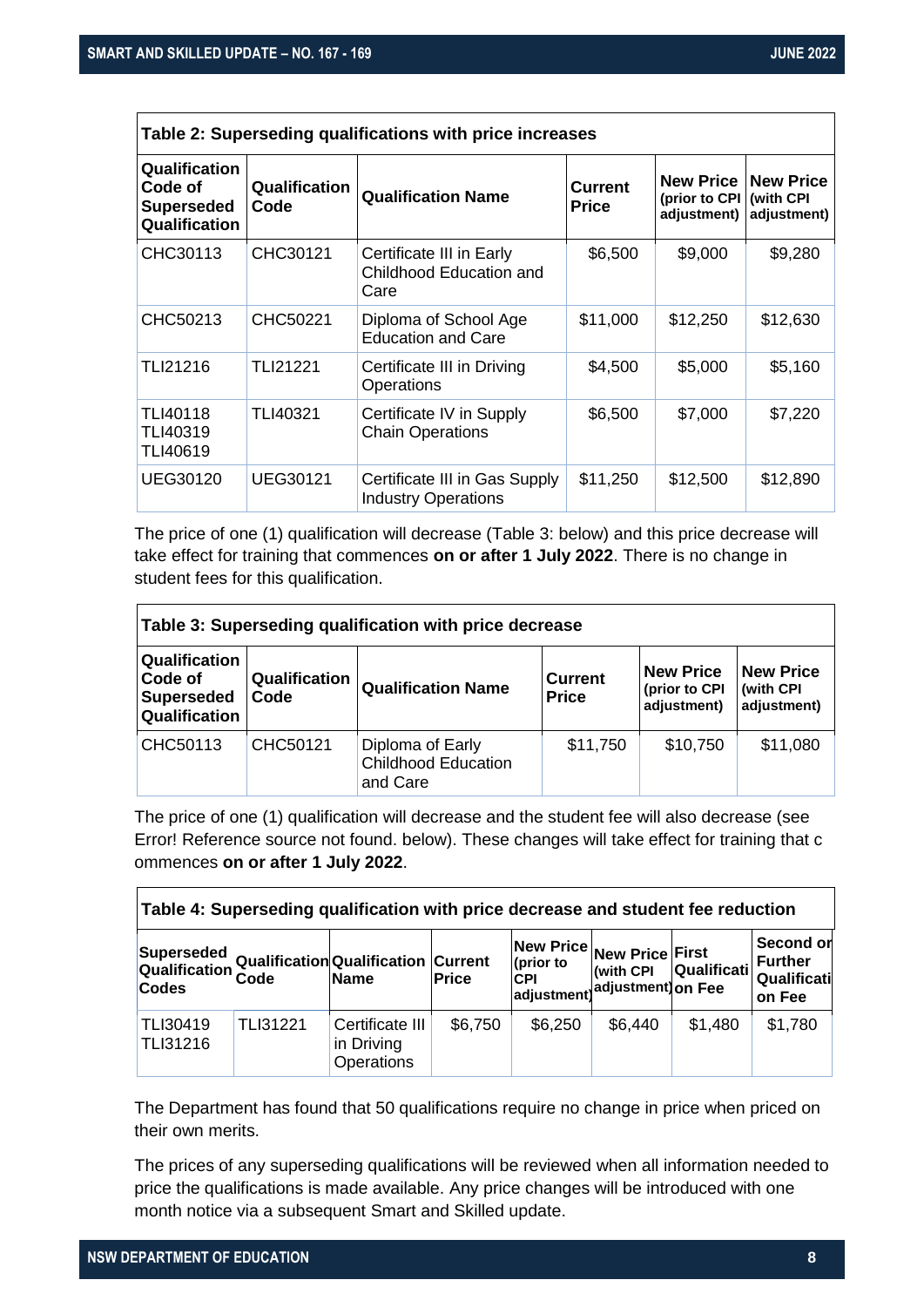#### <span id="page-8-0"></span>**d. Price change to Certificate III in Electrotechnology Electrician (UEE30820)**

In 2021, the Department conducted a strategic review of prices for 12 qualifications and wishes to thank Providers for their participation in this review. The review provided valuable insights into the appropriateness of Smart and Skilled prices relative to Providers' actual costs of delivery.

Following that review, the price for Certificate III in Electrotechnology Electrician (UEE30820) will be increased by \$5,500 (see Error! Reference source not found.below). This increase will t ake effect for training that commences **on or after 1 July 2022**.

| Table 5: Qualification with price increase following strategic review |                                                     |                                |                                                  |                                               |  |  |
|-----------------------------------------------------------------------|-----------------------------------------------------|--------------------------------|--------------------------------------------------|-----------------------------------------------|--|--|
| <b>Qualification</b><br><b>Qualification Name</b><br><b>Code</b>      |                                                     | <b>Current</b><br><b>Price</b> | <b>New Price</b><br>(prior to CPI<br>adjustment) | <b>New Price</b><br>(with CPI)<br>adjustment) |  |  |
| <b>UEE30820</b>                                                       | Certificate III in Electrotechnology<br>Electrician | \$13,250                       | \$18,750                                         | \$19,330                                      |  |  |

#### <span id="page-8-1"></span>**e. Changes to traineeship and apprenticeship fees for 12 qualifications**

Error! Reference source not found. Table 6: below shows 12 qualifications that have had their t raineeship or apprenticeship fees corrected due to a system error. These changes will come into effect **from 1 July 2022**.

No existing students will be affected by these changes. Traineeship and apprenticeship training under Smart and Skilled are currently fee-free.

| Table 6: Corrections to traineeship and apprenticeship fees of 12 qualifications |                                                                                      |                  |         |                         |  |  |  |
|----------------------------------------------------------------------------------|--------------------------------------------------------------------------------------|------------------|---------|-------------------------|--|--|--|
| Qualification<br>code                                                            | <b>Qualification name</b>                                                            | <b>Fund type</b> | Old fee | <b>Corrected</b><br>fee |  |  |  |
| <b>CUA20620</b>                                                                  | Certificate II in Music                                                              | Traineeship      | \$870   | \$880                   |  |  |  |
| ICT20219                                                                         | Certificate II in<br><b>Telecommunications Network</b><br><b>Build and Operation</b> | Traineeship      | \$870   | \$880                   |  |  |  |
| ICT20319                                                                         | Certificate II in<br><b>Telecommunications Technology</b>                            | Traineeship      | \$870   | \$880                   |  |  |  |
| NWP20119                                                                         | Certificate II in Water Industry<br>Operations                                       | Traineeship      | \$990   | \$1,000                 |  |  |  |
| RII20220                                                                         | Certificate II in Surface Extraction<br>Operations                                   | Traineeship      | \$870   | \$880                   |  |  |  |
| RII20320                                                                         | Certificate II in Underground Coal<br>Mining                                         | Traineeship      | \$870   | \$880                   |  |  |  |
| RII20720                                                                         | Certificate II in Civil Construction                                                 | Traineeship      | \$870   | \$880                   |  |  |  |
| RII20920                                                                         | Certificate II in Drilling Operations                                                | Traineeship      | \$870   | \$880                   |  |  |  |
| SIS20419                                                                         | Certificate II in Outdoor<br>Recreation                                              | Traineeship      | \$870   | \$880                   |  |  |  |
| ICT30519                                                                         | Certificate III in<br><b>Telecommunications Technology</b>                           | Apprenticeship   | \$1,720 | \$1,740                 |  |  |  |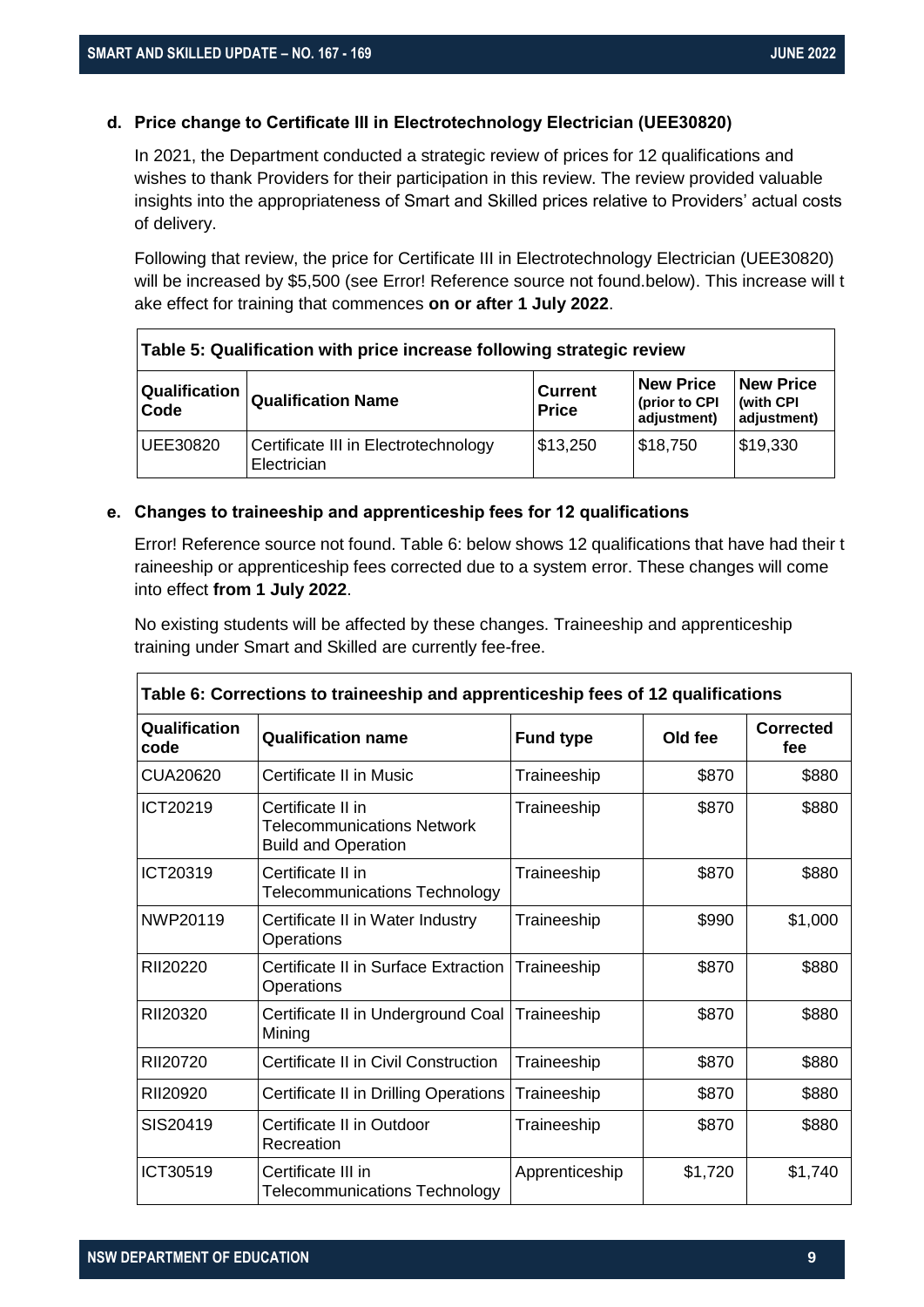| Table 6: Corrections to traineeship and apprenticeship fees of 12 qualifications |                                                                                       |                  |         |                         |  |  |  |
|----------------------------------------------------------------------------------|---------------------------------------------------------------------------------------|------------------|---------|-------------------------|--|--|--|
| Qualification<br>code                                                            | <b>Qualification name</b>                                                             | <b>Fund type</b> | Old fee | <b>Corrected</b><br>fee |  |  |  |
| CPC32620                                                                         | Certificate III in Roof Plumbing                                                      | Apprenticeship   | \$1,670 | \$1,690                 |  |  |  |
| ICT30419                                                                         | Certificate III in<br><b>Telecommunications Network</b><br><b>Build and Operation</b> | Apprenticeship   | \$1,720 | \$1,740                 |  |  |  |

# <span id="page-9-0"></span>**7. PLEASE REFER TO THE UPDATED PROVIDER'S GUIDE TO SMART AND SKILLED (VERSION 1.3) – NOW AVAILABLE IN STS ONLINE**

Providers are encouraged to make use of the recently updated *Provider's Guide to Smart and Skilled,* which is designed to help you navigate the requirements and documentation associated with their Smart and Skilled contract.

For further assistance, please contact Training Services NSW, Market Operations Customer Support at [training.market@det.nsw.edu.au.](mailto:training.market@det.nsw.edu.au)

# <span id="page-9-1"></span>**8. AGSKILLED 2.0 PROGRAM: UPDATED COURSE AND UNIT OF COMPETENCY LISTING, NEWLY ENDORSED TRAINING PROVIDERS AND NEW WEBPAGE ON NSW.GOV.AU**

# <span id="page-9-2"></span>**a. Updated Courses and Units of Competency (UoCs) available for delivery and recommendations sought**

The AgSkilled 2.0 Steering Committee have endorsed the following changes to Courses and Units of Competency (UoCs) for delivery under the program:

- One (1) Unit of Competency marked **\*\*** has been added (shown in the list below).
- Five (5) Courses marked **\*\*\*** have been added (shown in the list below).

| Ref                                                                              | <b>Course / Skill set</b>                                                                   | <b>Units of Competency (UoCs)</b> | <b>Training</b><br>Pillar                                      |                   |
|----------------------------------------------------------------------------------|---------------------------------------------------------------------------------------------|-----------------------------------|----------------------------------------------------------------|-------------------|
| <b>P23</b>                                                                       | <b>Wine Evaluation ***</b>                                                                  | FBPWIN2003                        | Conduct sensory evaluation of wine                             | <b>Production</b> |
|                                                                                  |                                                                                             | FBPWIN3001                        | Evaluate wines (advanced)                                      |                   |
| T <sub>27</sub><br><b>Collect &amp; Use Farm</b><br><b>Productivity Data ***</b> |                                                                                             | AHCWRK207                         | Collect and record production data                             | <b>Technology</b> |
|                                                                                  |                                                                                             | AHCLPW410                         | Produce maps for land<br>management purposes                   |                   |
| <b>B4</b>                                                                        | <b>Human Resources</b><br>(HR), Workplace<br><b>Health and Safety</b><br>(WHS) Fundamentals | <b>BSBWHS411</b>                  | Implement and monitor WHS<br>policies, procedures and programs | <b>Business</b>   |
|                                                                                  |                                                                                             | AHCBUS511                         | Manage enterprise staff<br>requirements                        |                   |
|                                                                                  |                                                                                             | AHCWHS401                         | Maintain work health and safety<br>processes                   |                   |
|                                                                                  |                                                                                             | AHCWRK403 **                      | Supervise work routines and staff<br>performance **            |                   |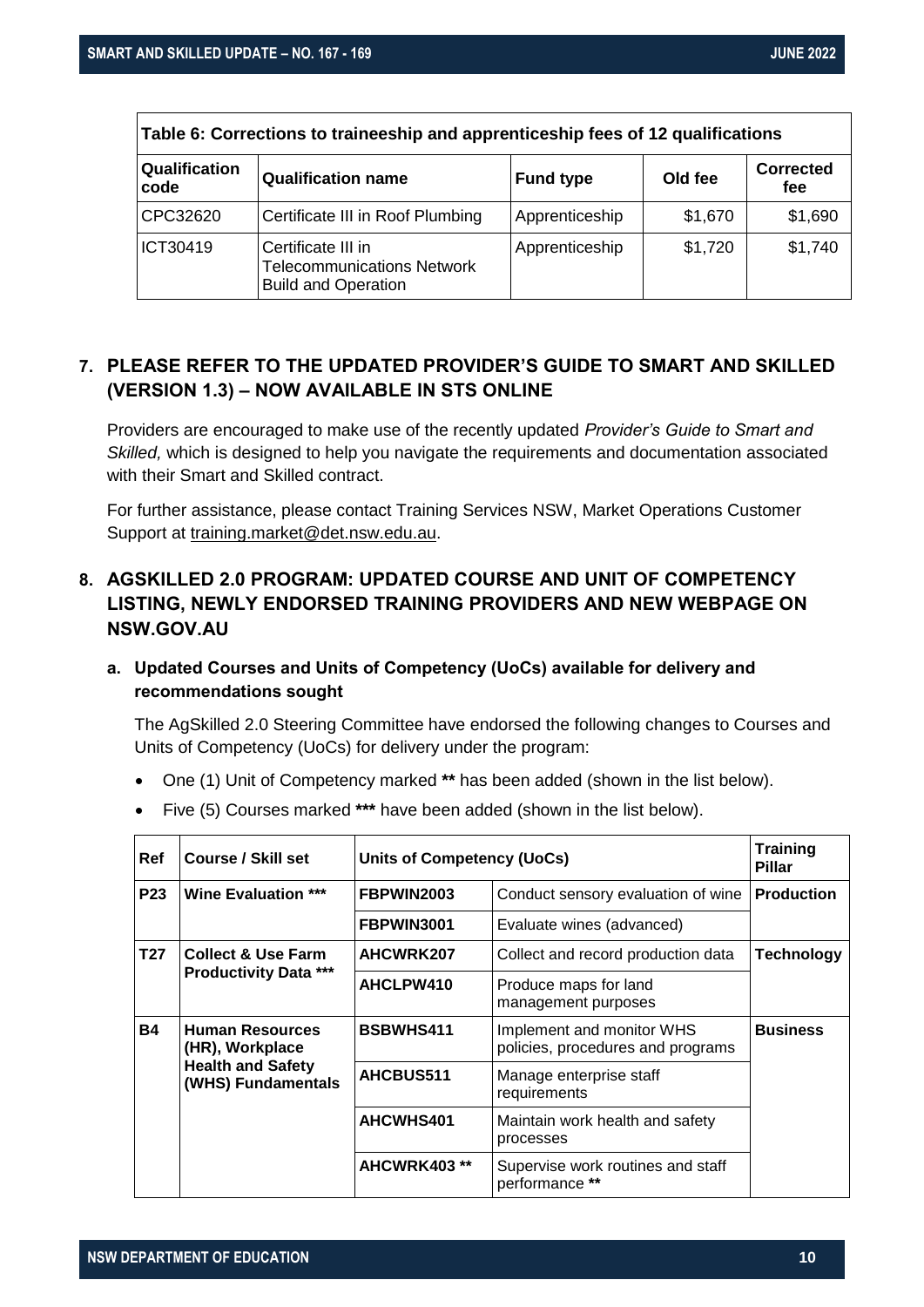| Ref        | <b>Course / Skill set</b>                                    |                                                                        | <b>Units of Competency (UoCs)</b> |                 |  |
|------------|--------------------------------------------------------------|------------------------------------------------------------------------|-----------------------------------|-----------------|--|
| <b>B13</b> | <b>Succession Planning</b><br>***                            | <b>BSBOPS504</b>                                                       | Manage business risk              | <b>Business</b> |  |
|            |                                                              | <b>BSBWHS504</b>                                                       | Manage WHS risks                  |                 |  |
|            | BSBSTR601<br>Manage innovation and continuous<br>improvement |                                                                        |                                   |                 |  |
|            |                                                              | PSPHRM013<br>Implement workforce planning and<br>succession strategies |                                   |                 |  |
| <b>B14</b> | Compliance ***<br><b>BSBAUD514</b>                           |                                                                        | Interpret compliance requirements | <b>Business</b> |  |
|            |                                                              | <b>BSBAUD515</b>                                                       | Evaluate and review compliance    |                 |  |
|            |                                                              | <b>BSBAUD412</b>                                                       | Work within compliance frameworks |                 |  |
| <b>B15</b> | Workplace                                                    | <b>TAEDEL404</b>                                                       | Mentor in the workplace           | <b>Business</b> |  |
|            | <b>Supervision ***</b>                                       | TAEDEL301                                                              | Provide work skill instruction    |                 |  |
|            | <b>TAEASS301</b><br>Contribute to assessment                 |                                                                        |                                   |                 |  |
|            |                                                              |                                                                        |                                   |                 |  |

**Legend:** New UoCs are marked \*\* New Courses are marked **\*\*\***

Employers and training providers can select any combination of UoCs from the list of endorsed AgSkilled 2.0 courses published on the [NSW Government AgSkilled](https://www.nsw.gov.au/education-and-training/vocational/vet-programs/agskilled) 2.0 webpage to design a customised course which best fits their business, industry and/or employee needs.

#### <span id="page-10-0"></span>**b. Recommendations sought for additional courses/UoCs**

Training Services NSW seeks recommendations for additional courses and UoCs relevant to the plant-growing agricultural industry sectors and existing training pillars (i.e. Production, Technology, Business and Safety) to be included under the AgSkilled 2.0 program.

To submit a new course and UoC recommendation, please contact the AgSkilled Project Officer, **Claudia Vicary** at [enquiries@agskilled.org.au](mailto:enquiries@agskilled.org.au) or your Training Services NSW Strategic Relationship Manager (SRM).

# <span id="page-10-1"></span>**c. Training providers endorsed to deliver AgSkilled 2.0 training – EOIs for training delivery sought**

Two (2) training providers, **Wave Learning** and **Community College Northern Inland** have been endorsed by the AgSkilled 2.0 Steering Committee to deliver AgSkilled 2.0 training.

The current list of 16 training providers endorsed to deliver AgSkilled 2.0 training is listed on the [NSW Government AgSkilled 2.0 webpage.](https://www.nsw.gov.au/education-and-training/vocational/vet-programs/agskilled)

Training Services NSW is currently seeking Expressions of Interest (EOIs) from training providers who wish to deliver AgSkilled 2.0 training. To submit an EOI, please contact the AgSkilled Project Officer, **Claudia Vicary** at [enquiries@agskilled.org.au](mailto:enquiries@agskilled.org.au) or your Training Services NSW Strategic Relationship Manager (SRM).

## <span id="page-10-2"></span>**d. New AgSkilled 2.0 webpage on nsw.gov.au**

The AgSkilled 2.0 program information webpage has been migrated to the **nsw.gov.au** website and can be accessed via the following URL: [https://www.nsw.gov.au/education-and](https://www.nsw.gov.au/education-and-training/vocational/vet-programs/agskilled)[training/vocational/vet-programs/agskilled.](https://www.nsw.gov.au/education-and-training/vocational/vet-programs/agskilled)